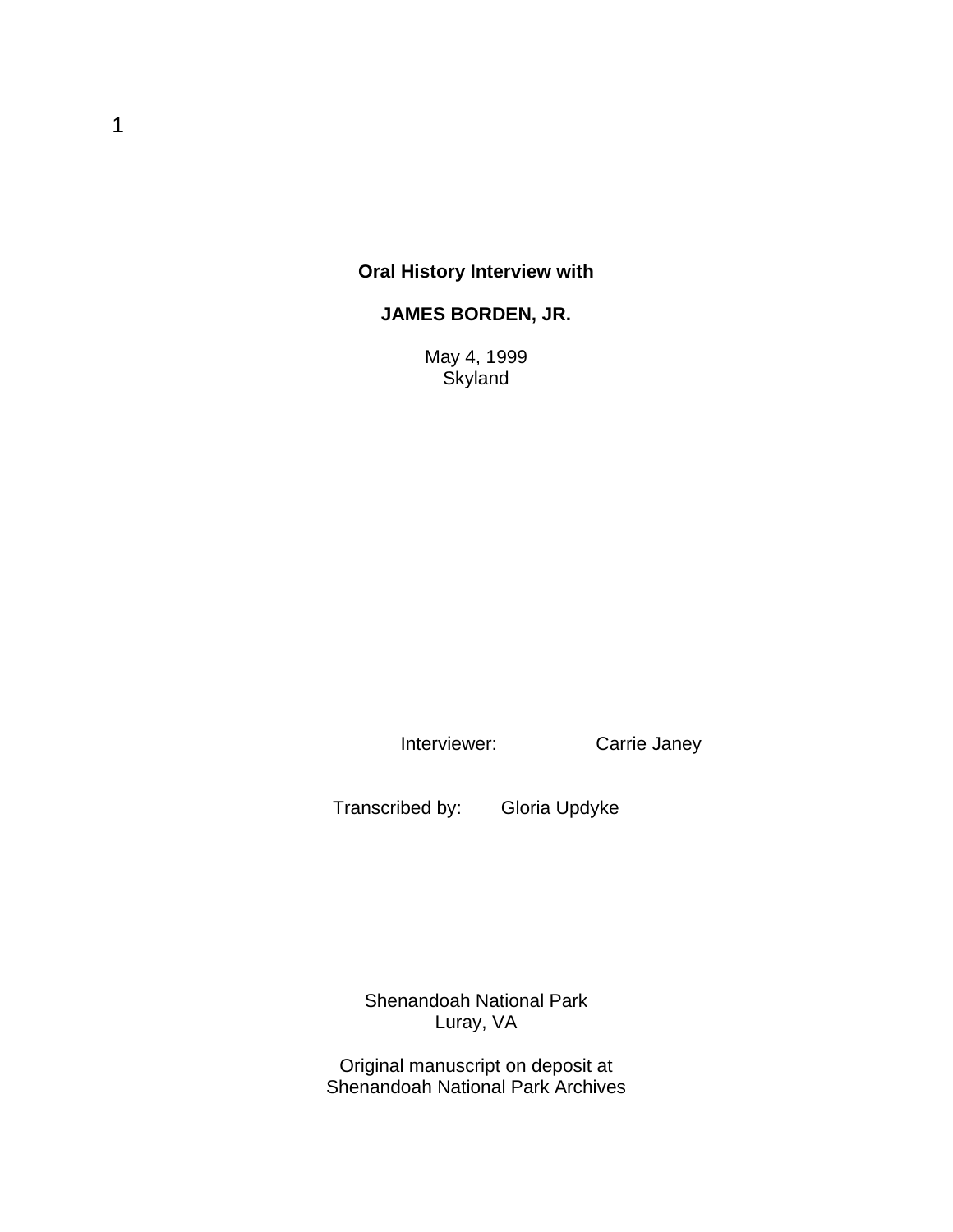## **INDEX**

# page

| <b>Borden brothers</b>                       | 9,10                             |    |
|----------------------------------------------|----------------------------------|----|
| Byrd, Harry                                  | 8                                |    |
| Orchard                                      | 8                                |    |
| Byrd siblings                                |                                  |    |
| Cinda                                        | 9                                |    |
| Ot, Gordon, Joe, Jess, Harry, James, Jim     |                                  | 8  |
| Carson, Will                                 | 7                                |    |
| Charlottesville, VA                          | 1                                |    |
| Church, CCC boys                             | 11                               |    |
| <b>Flint Hill</b>                            | 9                                |    |
| Front Royal, VA                              | 1,8,10,11                        |    |
| Herr                                         | 10                               |    |
| Hiking, near Front Royal                     | 1,11                             |    |
| <b>Clearing trails</b>                       | 12                               |    |
| Horseback riding, almost thrown over cliff   | 5,6                              |    |
| <b>Initial Park interes</b>                  | 10                               |    |
| Lime, shipping                               | 10                               |    |
| Little Washington                            | 9                                |    |
| Luray, VA                                    | 1,2,9                            |    |
| Madison, VA                                  | 12                               |    |
| <b>Massanutten Mountains</b>                 | 2                                |    |
| Moorefield                                   | 1                                |    |
| Old road, coming up                          |                                  |    |
| Autos                                        | $\frac{2}{3}$                    |    |
| Overall                                      | 9                                |    |
| Barrel stave mill                            | 9                                |    |
| Pollock, George                              | 3,4,10                           |    |
| Ladies= man                                  | 4                                |    |
|                                              | 9                                |    |
| Ramey, Frank<br>Remount                      | 9                                |    |
| <b>Resettlement houses</b>                   | 11                               |    |
|                                              | 11                               |    |
| Coal, putting in bathtub                     |                                  |    |
| Romney, WV                                   |                                  |    |
| <b>Rustic buildings</b>                      | 7                                |    |
| Shenandoah River                             | $\overline{c}$<br>$\overline{1}$ |    |
| Skyland                                      |                                  |    |
| <b>Skyline Drive</b>                         | 1                                |    |
| Southern Appalachian National Park Committee |                                  | 10 |
| Sperryville, VA                              | 12                               |    |
| Standardsville, VA                           | 11                               |    |
| Strickler, Cletus                            | 2,3                              |    |
| Telephone system, improved                   | 3                                |    |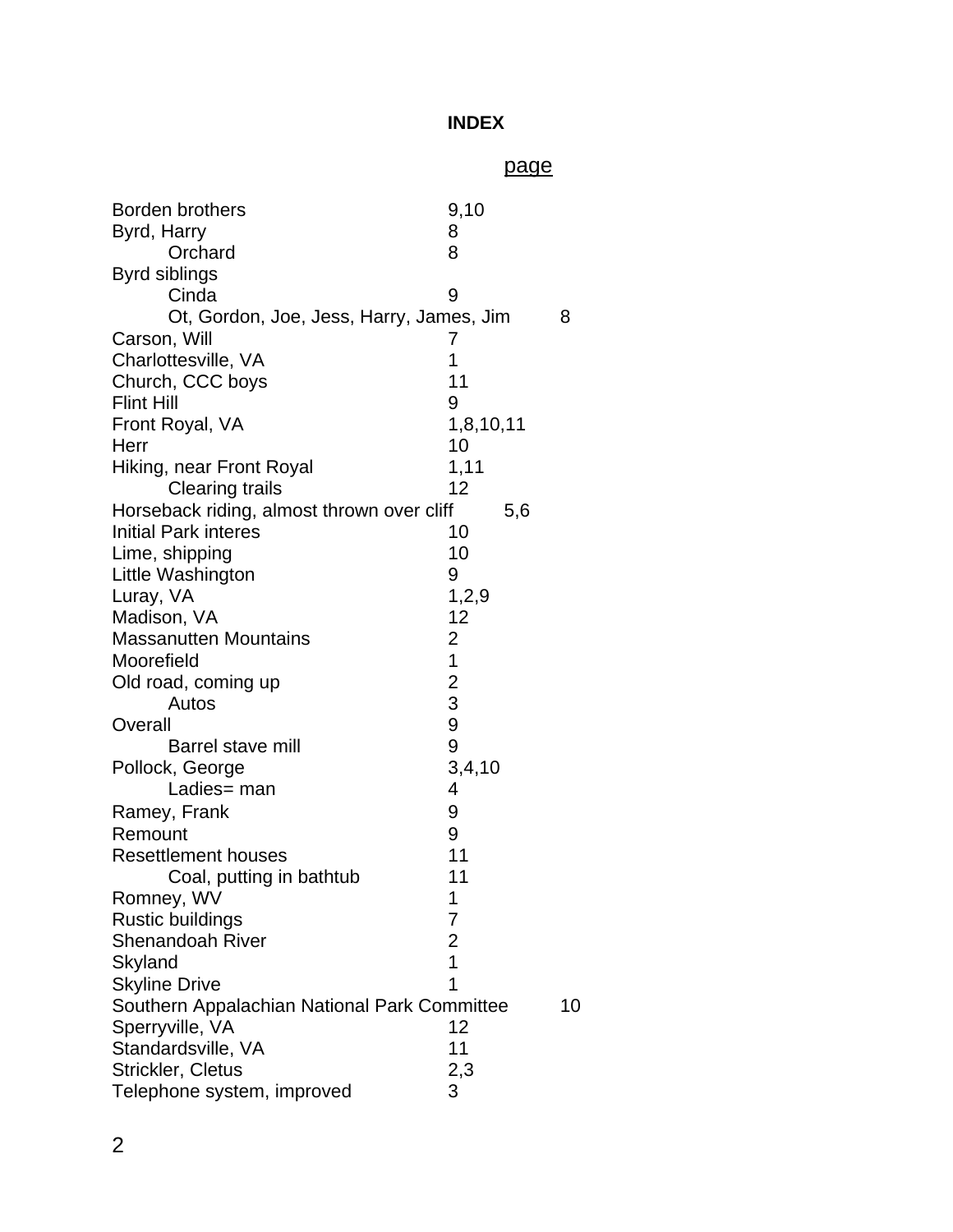| Tom=s Brook             | 8 |
|-------------------------|---|
| Wife, Pollock=s [Addie] |   |
| 4 <sup>th</sup> of July |   |
| Special meal            |   |
| Orchestra               | 5 |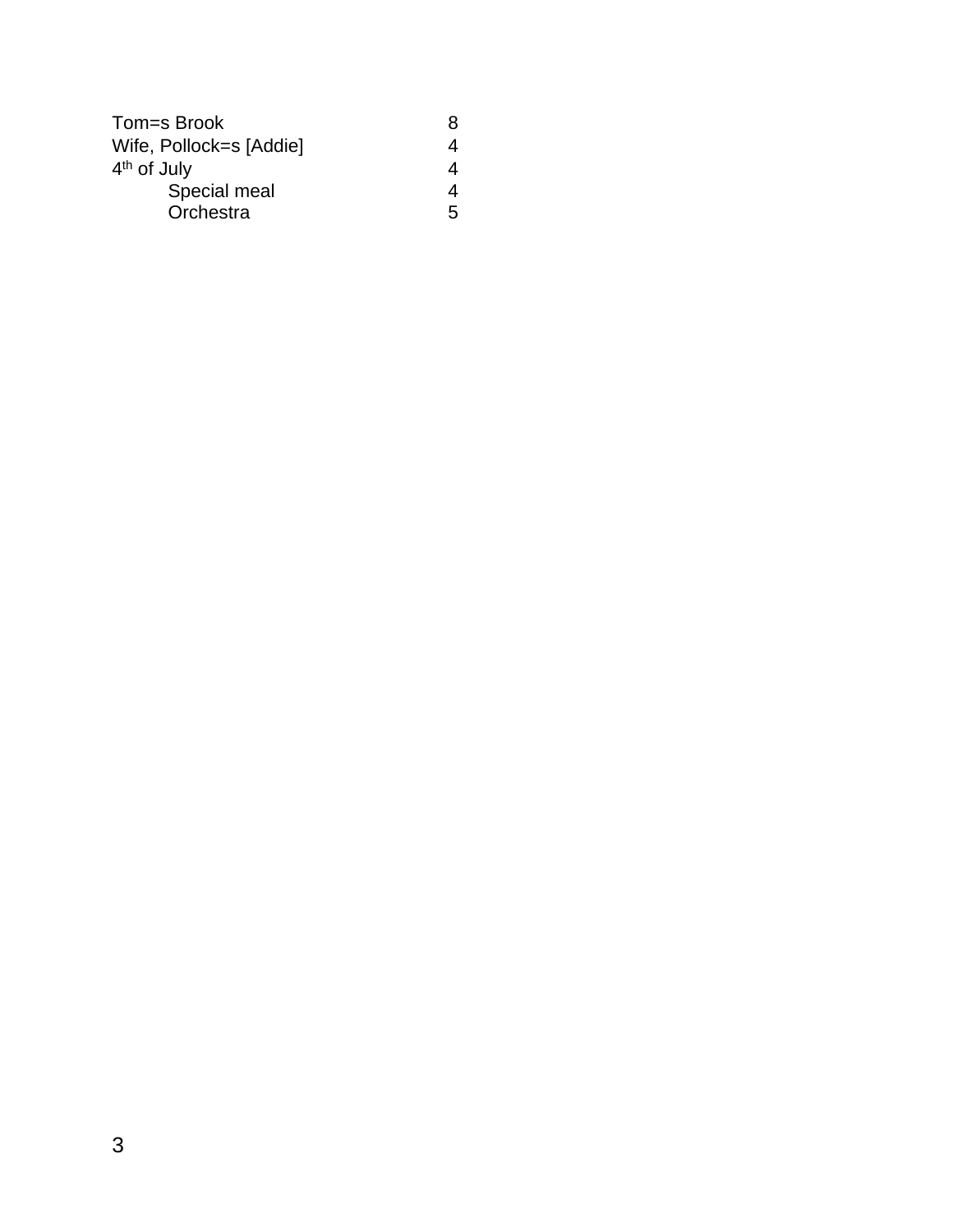### **Transcription**

CJ: Ok, this is Tuesday, May 4, 1999. And we're at the Skyland Lodge office. And this is Carrie Janey, talking with James Borden. And we're going to talk about Skyland in roughly 1932, 1932. So I'll get you to tell me your full name, a little bit about you, where you grew up.

JB: My full name is James P. Borden, Junior. I uh, grew up in Front Royal. And lived there uh, from 19, my birth in 1920.

CJ: Ok.

JB: And we lived there until 1933, and we moved to Charlottesville, Virginia.

CJ: How long did you live in Charlottesville?

JB: I lived in Charlottesville from >33 until uh, >43, when I graduated from the university in engineering and went into the service.

CJ: Ok, so you were around the park throughout its development, around the counties surrounding the park, and knew what was going on as far as the people being removed from the mountain, and the land being acquisitioned? You were familiar with that?

JB: I was. I was uh, also a boy scout, so I did hike up on the mountains around Front Royal.

CJ: Ok.

JB: So that I followed, really, the entrance to the uh, Skyline Drive, even before it was built. Followed that area

CJ: Uh huh. And did hiking there?

JB: Yeah.

CJ: Ok, now you said you came to Skyland in 1931?

JB: I came to Skyline, -land, in 1931 or >32. I 'm not positive as to, and it was on the 4th of July.

CJ: Oh, it was?

JB: And, and my father, who was the manager of the telephone company in Front Royal, Luray, and uh, Romney, West Virginia, and Moorefield.

CJ: Mm hmm.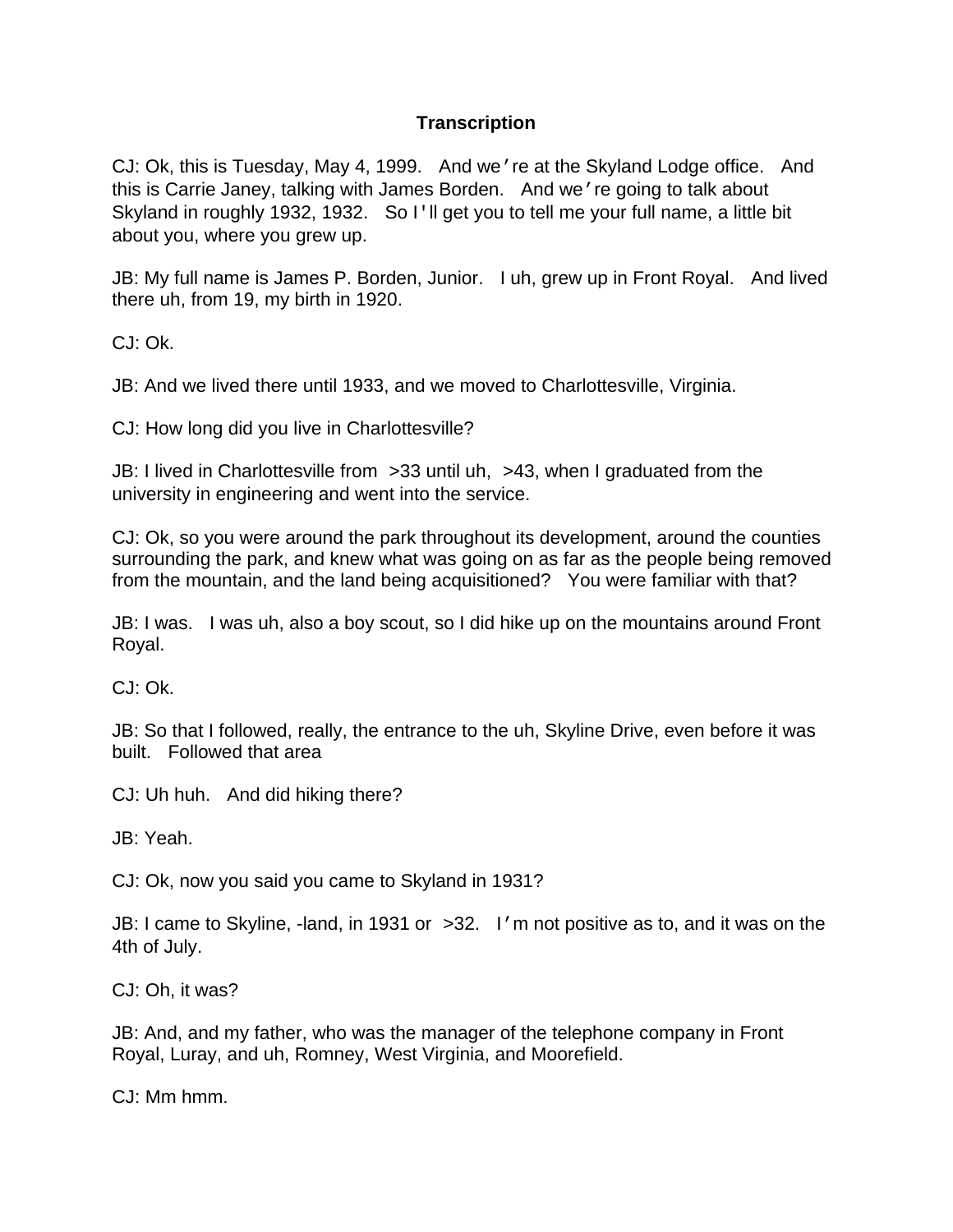JB: and some of those areas, and all the small towns around here. But Luray was part of it. And uh, I came to uh, on this, this particular day, my father was coming up here, from a man from Luray who was in the telephone business here. His name was Cletus Strickler.

CJ: Mm hmm.

JB: And the 3 of us rode horseback up the mountain.

CJ: From Luray?

JB: Bottom of the mountain.

CJ: Ok.

JB: The farm, where you picked up the horses, and uh, my dad uh, tried to make sure that we had horses that were trained, and I say healthy, but not frisky.

CJ: Right.

JB: We didn't want to get anyone thrown off.

CJ: Right. Not any young horses.

JB: So I uh, I had ridden a horse a number of times when I visited my relatives on farms up near Strasburg.

CJ: Uh huh.

JB: And uh, their farm was in one of the bends of the Shenandoah River, so we were very involved with the Shenandoah Mountains, the Massanutten Mountains, but uh, we came up the mountain, and uh, at that time I remember coming up a rather steep grade and then sort of getting into a level area.

CJ: So was it a road? Or more of a path?

JB: It was a, it was a double lane.

 $C_1$  $\cdot$   $\cap$  $k$ 

JB: Double, for, so.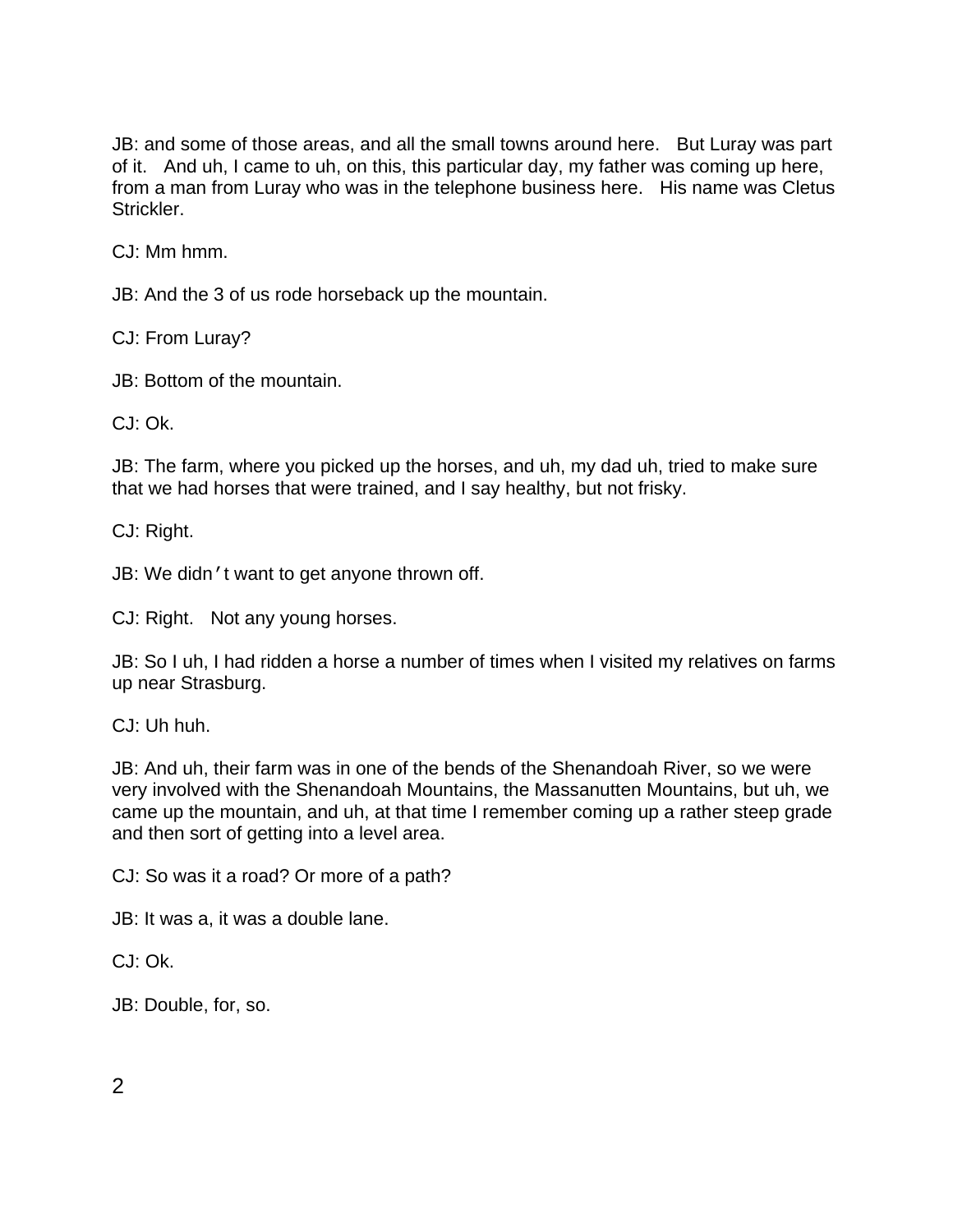CJ: So that a wagon maybe?

JB: It was like 2 paths, so that a wagon could go up.

CJ: Ok.

JB: But it wasn't one that cars would have ease coming up. They may have been able to come up, but uh, the uh, the grade in places was pretty steep. And if it had been raining, it would have been practically impossible for an automobile to come up.

CJ: Right.

JB: So uh, we got here and there were quite a few people around. And I do remember, uh, Cletus and my dad meeting Mr. Pollock. And of course they introduced me to him.

CJ: Mm hmm.

JB: And he shook my hand, of course. And uh, he was very friendly. I uh, my recollection was that he was very pleased with the new telephone system he had put in.

CJ: Is that how he knew Mr. Strickler? Or did Mr. Strickler know Pollock personally?

JB: No, see, uh, the uh, I would say that uh, they had, Mr. Cletus Strickler had been the foreman of the group that put up the new telephone lines. So he had obviously known Mr. Pollock.

CJ: Ok.

JB: Uh, and my dad had been up here before, so he knew Mr. Pollock too. And Mr. Pollock seemed to be pleased that the telephone service had been improved.

CJ: Right.

JB: You know, that was the big thing, because the uh, about that time they were having a lot of transactions related to whether or not this was going to be a national park. And they wanted good communications. They didn't want to have confusion and try to deal with noise on the telephone lines. Static.

CJ: Right. He had had a telephone before. It was just improved at this point?

JB: Right.

CJ: OK.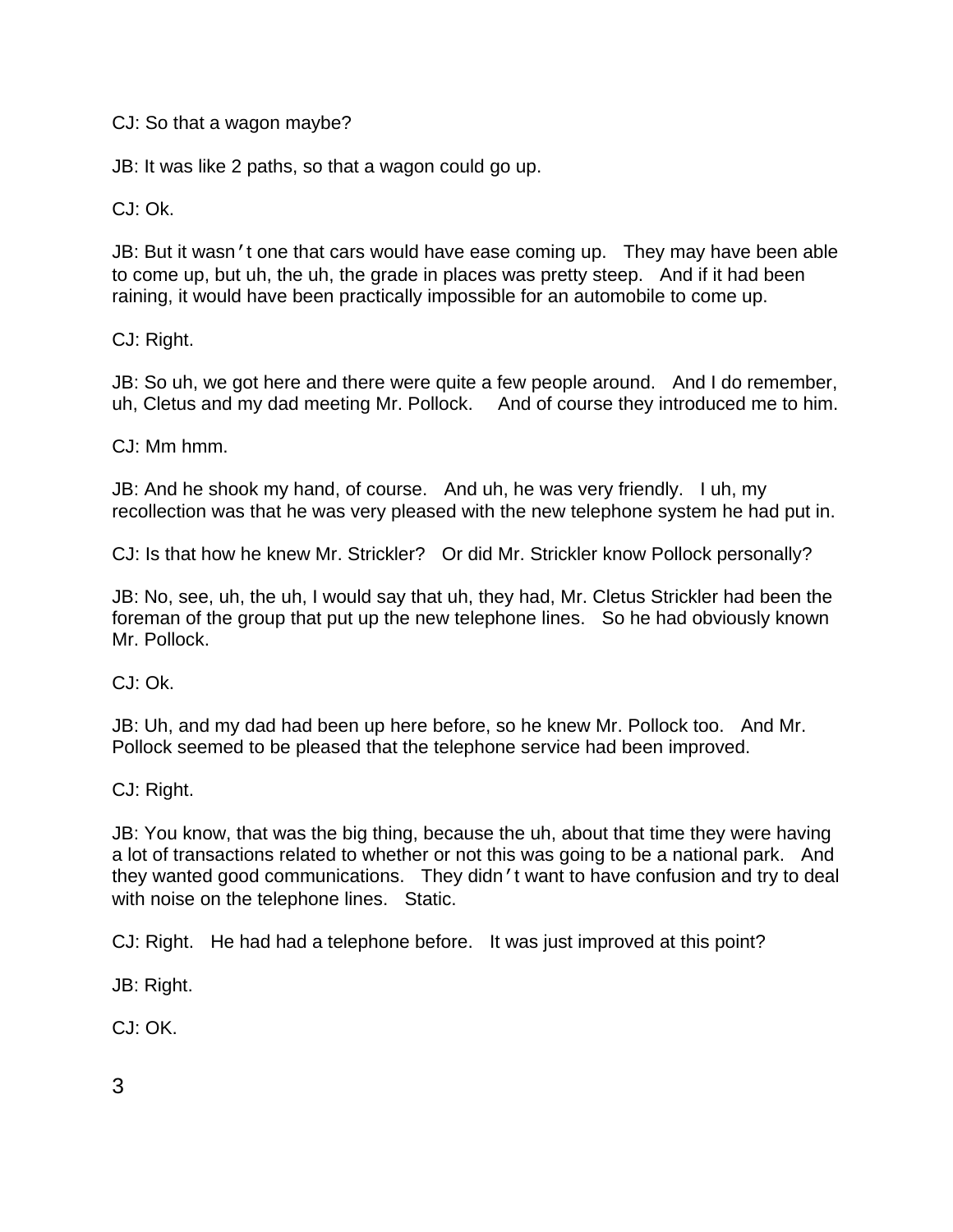JB: They had uh, I'm told, I was told that the original telephone lines in many places were attached to the trees, so it wasn't a usual telephone line.

CJ: Right.

JB: And consequently it tended to be noisy, and all kind of things that interfered with communications. But this time they had built a line that went down and it was all on telephone poles.

CJ: Telephone poles.

JB: Small ones. And I believe it went straight down the mountain so that, and it was cleared around. The trees were cut down around it and so on.

CJ: Uh huh.

JB: It was a good job. But uh, I do remember that uh, Mr. Pollock, uh had a bugle. And I do remember hearing it moan.

CJ: Uh huh.

JB: I didn't, wasn't in his presence when he did blow it. But he was such a, he dressed differently from everybody else. So that you'd, couldn't help but know who he was.

CJ: That was him. Do you remember meeting his wife at all?

JB: Um, I don't believe he was married at the time.

CJ: Ok.

JB: He got married later, because in, in the Skyland book, he had quite a shine for some of the young girls that came up. He talks about himself, and uh, but uh, I remember that we went to a, a, we arrived in time for the big meal on the 4th of July, and then we ate in the dining hall.

CJ: Uh huh.

JB: Um, and it was obviously a special meal. And there were a lot of favors for everybody at each place.

CJ: Uh huh.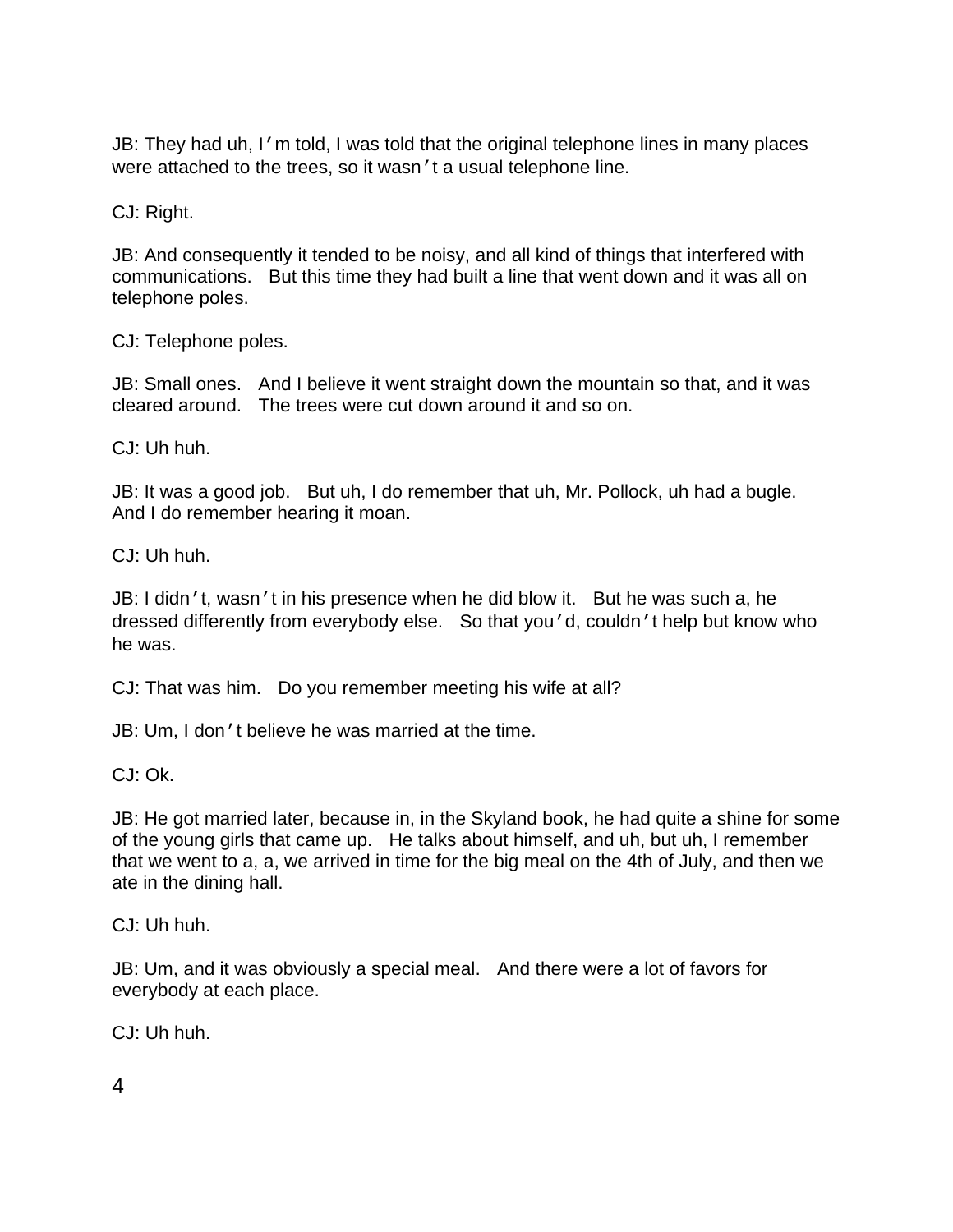JB: Everybody had hats to put on and little uh, noisemakers, and uh, little poppers that you would call.

CJ: Right.

JB: Pop-a-cap, and uh, so we had this big meal. And also there was an orchestra up there.

CJ: Really?

JB: A small orchestra, 5 or 6 people.

CJ: Uh huh.

JB: But, but they just filled the, whenever they played it was very loud.

CJ: About how many people were at the dinner?

JB: I don't, I couldn't estimate it.

CJ: Ok.

JB: It's not quite that clear. But uh, it seemed to me to be a room full of people. And uh, then, there was, there were some things that, it was a very festive scene. And it seems to me that uh, after eating and getting all of these things together that we were to take back, we, I guess. We probably said goodbye to Mr. Pollock. And we went out of the room, and then we went over to where the horses were, being held.

CJ: Mm hmm.

JB: And so we, we got on the horses. I had on a hat, I still was wearing my paper hat, and I had some kind of noise maker, like a clicker. And I got on the horse first, and my, my dad helped me up. And uh, then as he was getting ready to get on his horse, I was uh, getting ready to try to get my stuff that I was carrying, stuffed in my pockets. And trying to not get the horse excited. But uh, then I uh, I couldn't get the horse to go, and uh, to move.

CJ: Mm hmm.

JB: And I uh, turned my heels around and I thought that I just touched the horse with my heels. I didn't really kick him or anything like that. But the horse took off with me. At a full gallop.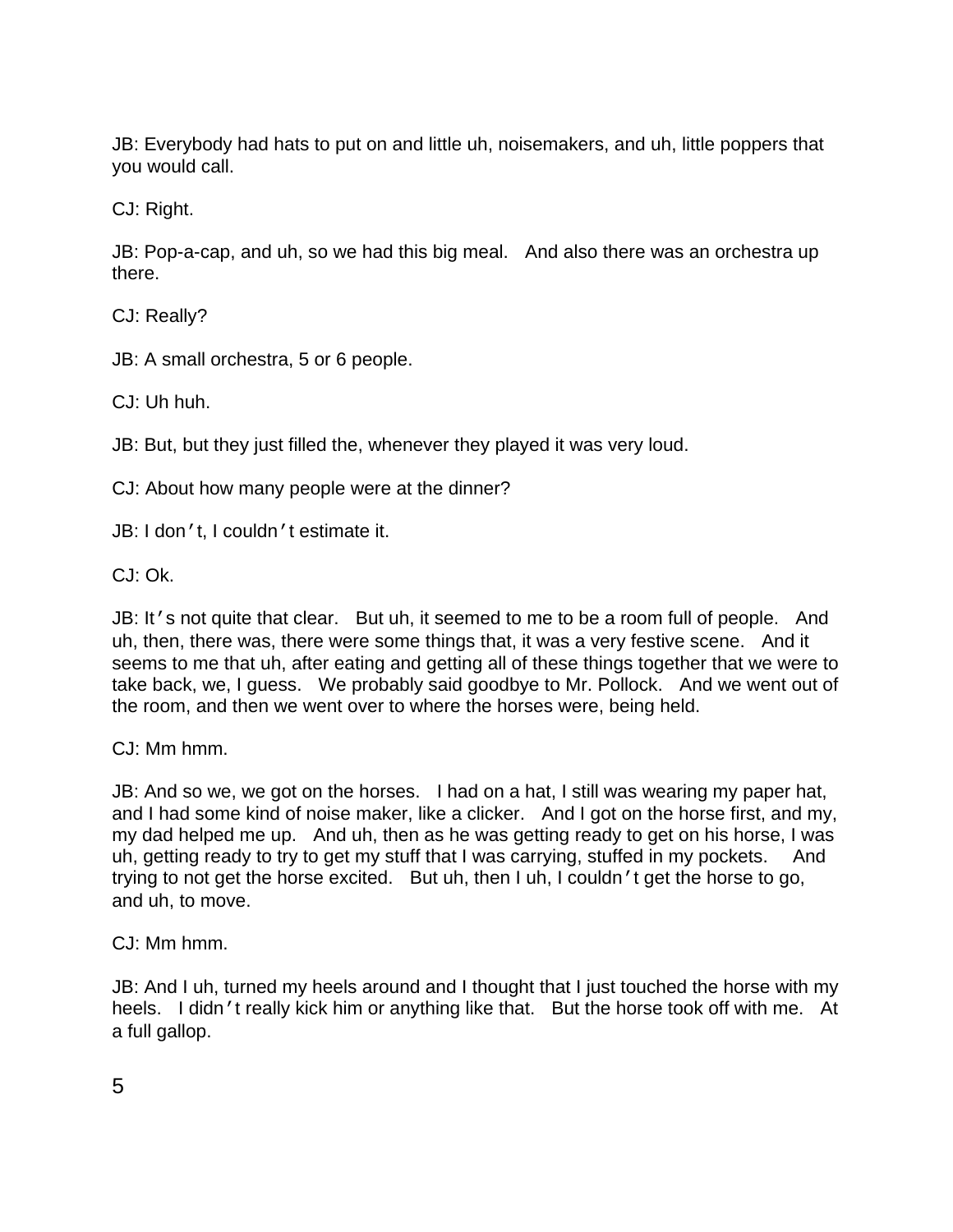CJ: Oh, my goodness.

JB: And I was uh, not strong enough to stop the horse. And it ran across this field, which I was going to show you in this book. It was, it 's 241. No, this was, the picture. Let's say the horse was back around here.

CJ: Uh huh.

JB: Sort of near the trees. And the horse ran across this flat field, right toward the cabin. I didn't know if it was going to stop before it jumped over the mountain. But, all of a sudden it stopped. I couldn't stop it.

CJ: Right at the cabin?

JB: Practically. At the porch. Uh, I was as close to the porch as that wall.

CJ: Oh, my goodness.

JB: And it stopped so quick that I went over its head. And I had been hanging onto the saddle.

CJ: Uh huh.

JB: And uh, as good fortune would have it, I landed on my feet.

CJ: Wow.

JB: And I had the bridle in my hand.

CJ: Uh huh, you never let go of it?

JB: Never let go of it. I couldn't believe it.

CJ: So you were standing there with you horse still in reins.

JB: I was standing, my dad was racing towards, he thought I was gone. So he and Cletus came running. They thought they were going to have to rescue me from the cliff.

CJ: This was the tame horse that?

JB: This was the tame horse. But it had a pretty good run, that scared them to death,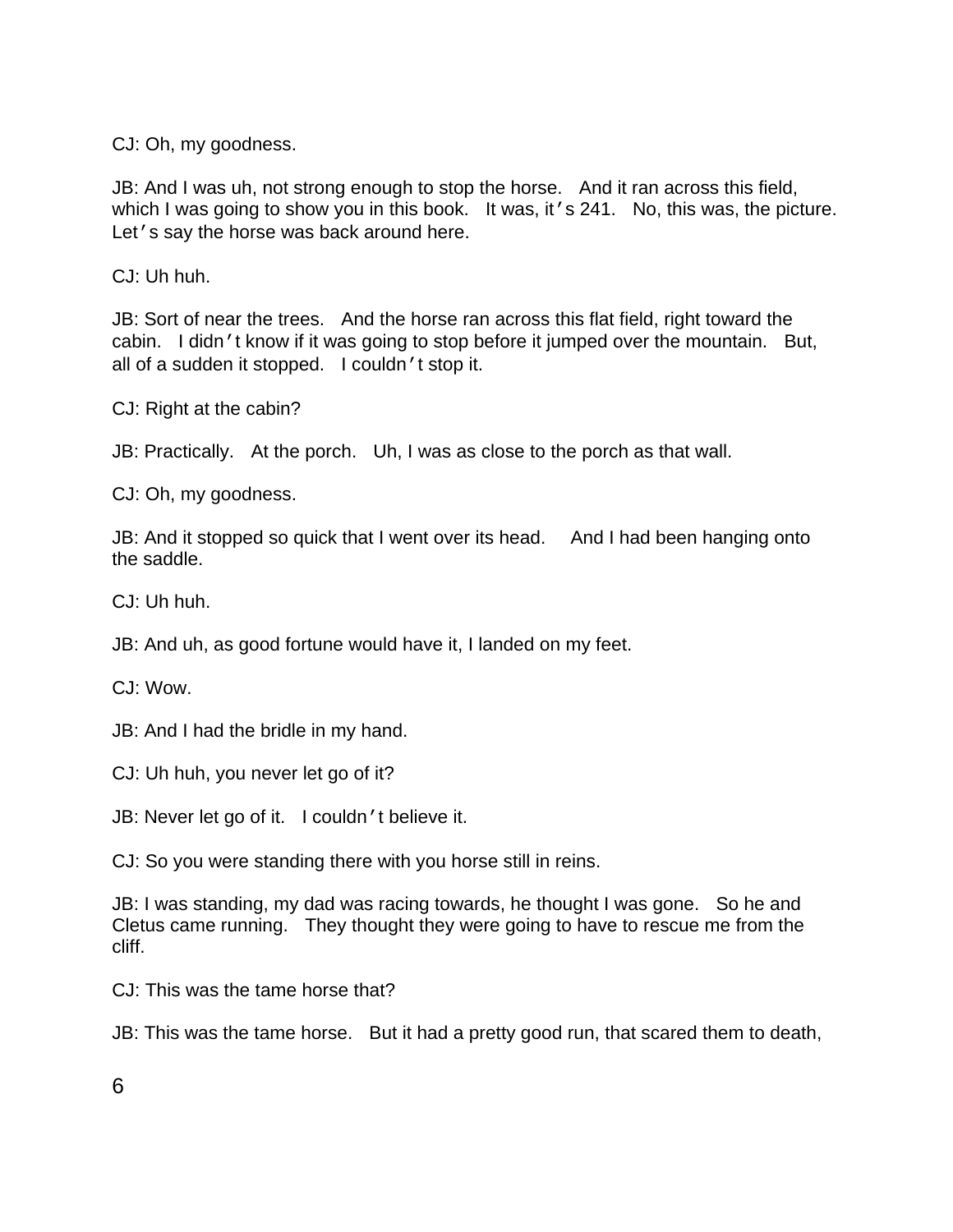and then scared me to death. And at that point when I was standing there holding the bridle when they came up, they couldn't believe it either. And it was a miracle that I didn't get my neck broken.

CJ: So did you get on the horse and ride it back down the mountain?

JB: No, my dad wouldn't let me get back on. So he got on that horse and I got on the horse that he was riding. Which seemed to be much tamer. And um, we rode down the mountain, and we had no problems. And I seemed to be at an age that didn't bother me too much. And I uh, was a, and that was sort of in those days, but I remember seeing the cabins, that had all the bark exposed. And I remember the buildings, particularly the dining hall. It seemed like it had been totally made of materials that had just been taken right out of this area.

CJ: Right.

JB: Nothing of a finished surface.

CJ: So more rustic looking.

JB: Everything was very, very rustic. Everything was done in a very party-like atmosphere for this occasion. And I do know that there were going to be some fireworks at night, but we weren't uh.

CJ: You didn't stay for?

JB: Going to hang around for that.

CJ: Do you remember any other children being there?

JB: Yeah, there were some younger people.

CJ: Were there?

JB: Uh, some that were younger than I was. But all of us, all of the youngsters were, had so many things at their places that were uh.

CJ: Kept you occupied?

JB: I even had, I think I had one of those little pinwheels that moves, it twirls in the wind.

CJ: So that was at everyone's.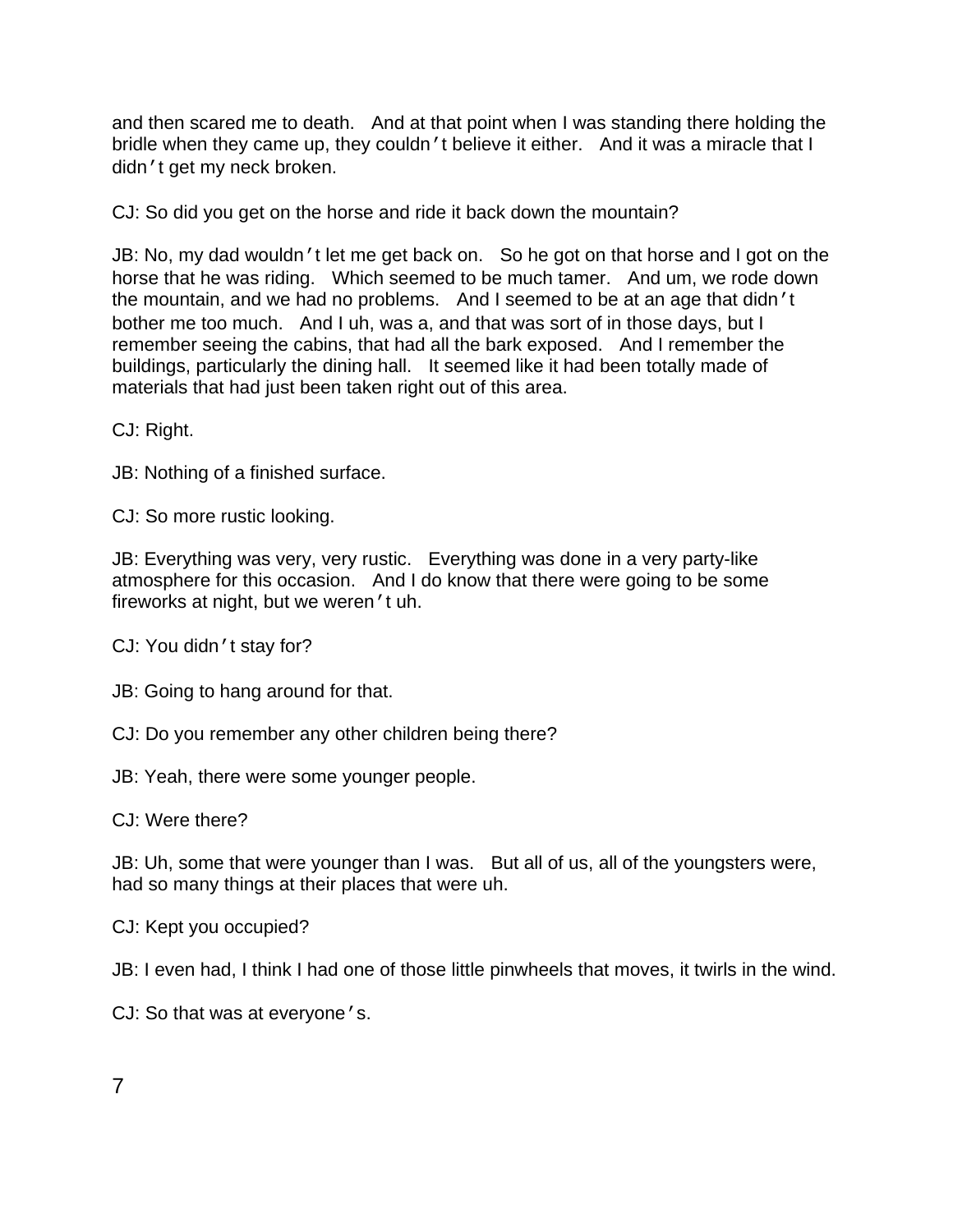JB: It must have been spinning when I was on that horse.

CJ: When you were on that horse.

JB: But that's an experience that I have never forgotten, and I like to tell people about it. But uh.

CJ: But a very relaxed atmosphere? No one seemed to worry that things were going to change, that the park was going to come?

JB: Well the thing that I uh, as far as the park was concerned. Since, uh my father was the telephone manager. For instance he knew a man named Will Carson.

CJ: He did?

JB: On a first name basis. I mean they were good friends.

CJ: Uh huh.

JB: He was a Rotarian. Many of them were. He knew Harry Byrd.

CJ: He did?

JB: Yeah. Of course, Harry Byrd lived in Winchester. And my father, was uh, he was involved in the telephone business. He was also involved with the apple business.

CJ: Ok.

JB: Because that was his background. He, he had gone to the [B.I.\_\_\_\_] and was uh, trained in, I don't know what the proper title would be, but fruit trees was a specialty that he knew a lot about.

CJ: So did he have an orchard?

JB: He had an orchard near Linden.

CJ: Ok.

JB: And uh, his, his brothers ran a company called Borden uh, Lumber Company. And there's one in Strasburg that's still there, and there was one in Front Royal.

CJ: So that was your uncle?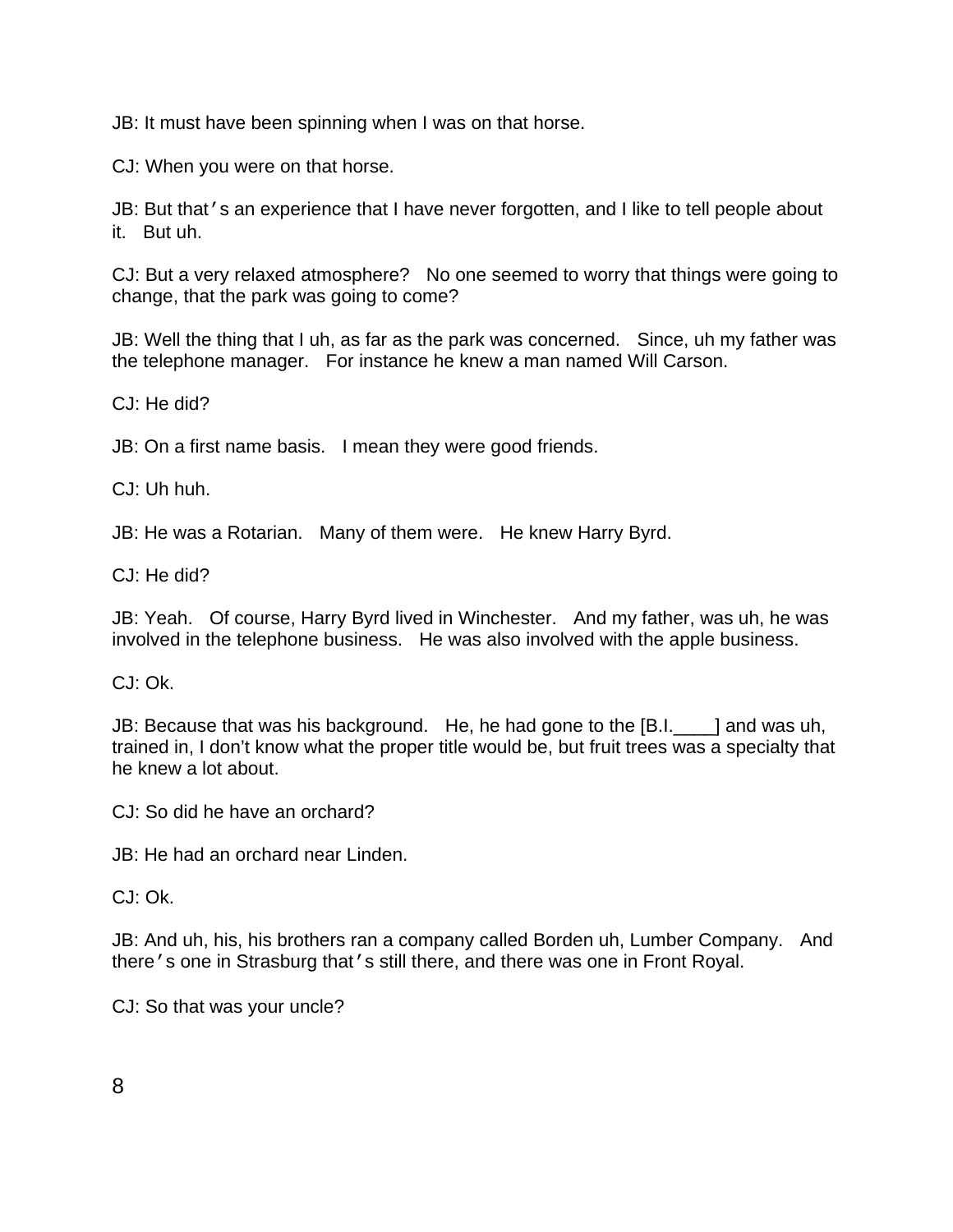JB: Well that was his brother.

CJ: Ok.

JB: My uncle, yeah. He had uh, see he was uh, he grew up in Tom's Brook.

CJ: Ok.

JB: And he uh, let's see, he had 2 sisters. And um, 6 brothers?

CJ: Wow.

JB: And all 6 of them were in this area. And 4 of them were in Front Royal. So when we were growing up it was Ot Gordon, he was, Ot, Joe, Jess, Harry, and James, Jim, I must of, and then Cinda, she was the one. Cinda married Frank Ramey who lived, who had a farm in, in, that was uh, inside of one of the bends of the North Fork of the Shenandoah, near Fisher's Hill.

CJ: Mm hmm. I know all these places.

JB: Yeah. So, all of our, my upbringing, the other thing that uh, being uh, my father being involved in the telephone company required that he go to these little places like Little Washington, Flint Hill.

CJ: Mm hmm.

JB: The Remount, uh, we didn't go to uh, in Luray, uh Overall. Do you know where Overall is?

CJ: Mm hmm.

JB: Do you?

CJ: I do.

JB: Well they had a, they had a uh, there was this, the Borden brothers had this, I mentioned that they were in the lumber business, but their specialty was to make barrels for apple.

CJ: Uh huh.

JB: And for lime.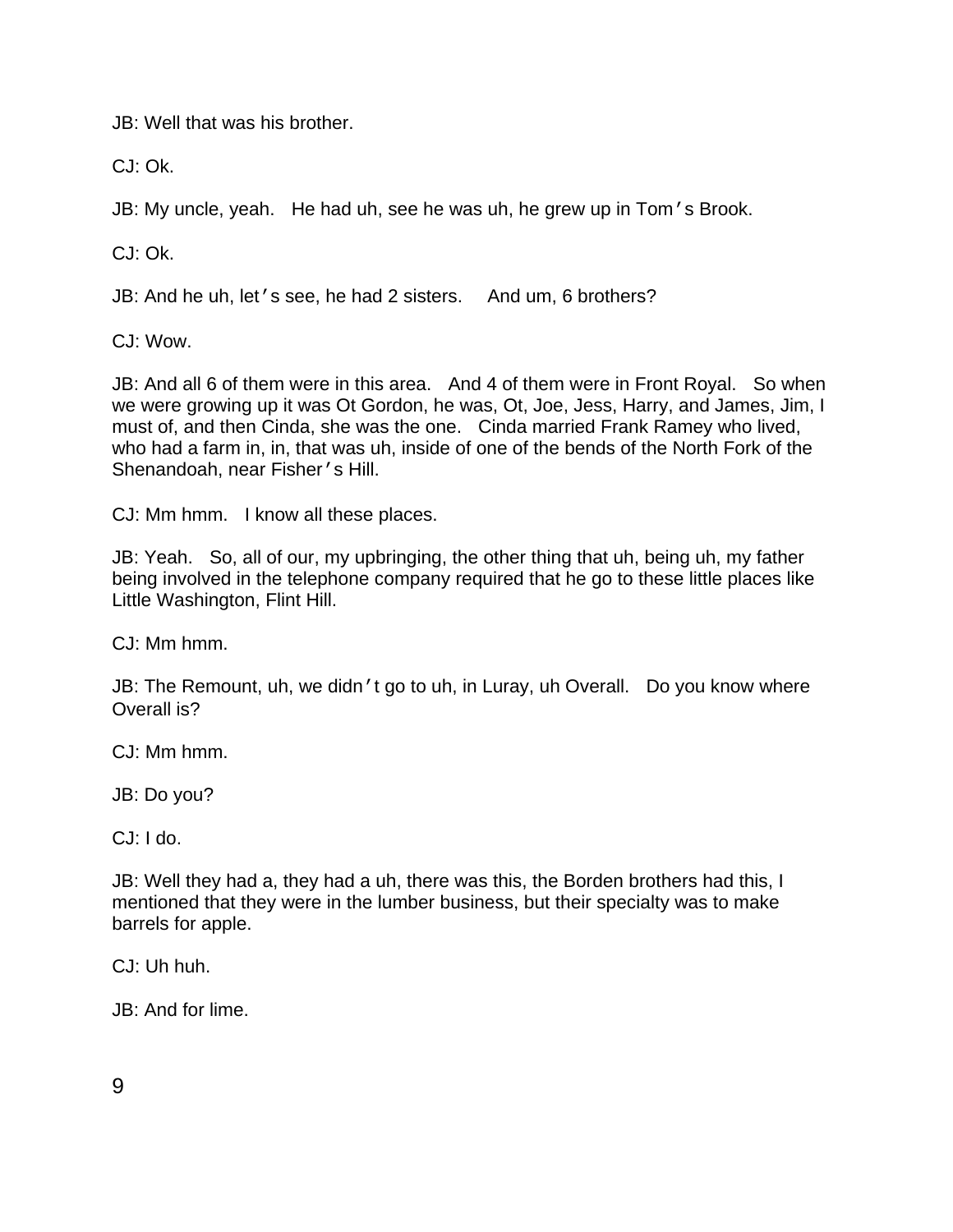CJ: Uh huh.

JB: So they actually had the equipment to make the staves for the barrels. And so they uh, they had a plant for making barrels at Overall.

CJ: Really, I didn't realize there was any industry there at all.

JB: Well, it's not, it, it uh, uh barrels for uh, as containers for selling produce, sort of went out with the buggy whips.

CJ: Right.

JB: And uh.

CJ: So was there a post office? Was there a small town?

JB: Yeah, there was a small town, and uh, the, there was a family in the town of Front Royal by the name of Herr. H-E-R-R. They were uh, uh, I believe that uh, I believe that they may have been involved, they, I think there was a lime kiln in that area.

CJ: Really?

JB: Yeah. Anyway these barrels, they were being used to ship lime. Yeah, I don't think they were as good as apple barrels, but uh.

CJ: Mm hmm. They'd be mighty heavy.

JB: Yeah. But anyway, the Herrs, the Bordens were involved in this business in Overall. What else can I tell you?

CJ: Do you remember any, um, what was said about the people who were living here at the time. Do you remember any articles in the newspaper, or?

JB: About the people?

CJ: Mm hmm. What was the sentiment in Front Royal towards the coming of the park? Did people feel bad that others were losing their homes? Were people in favor?

JB: I think there was a lot of, now that you brought that up, I remember there was. Well, the first thing, I knew that there were trips into the park by people who were evaluating whether this would become a national park. And because of the communications.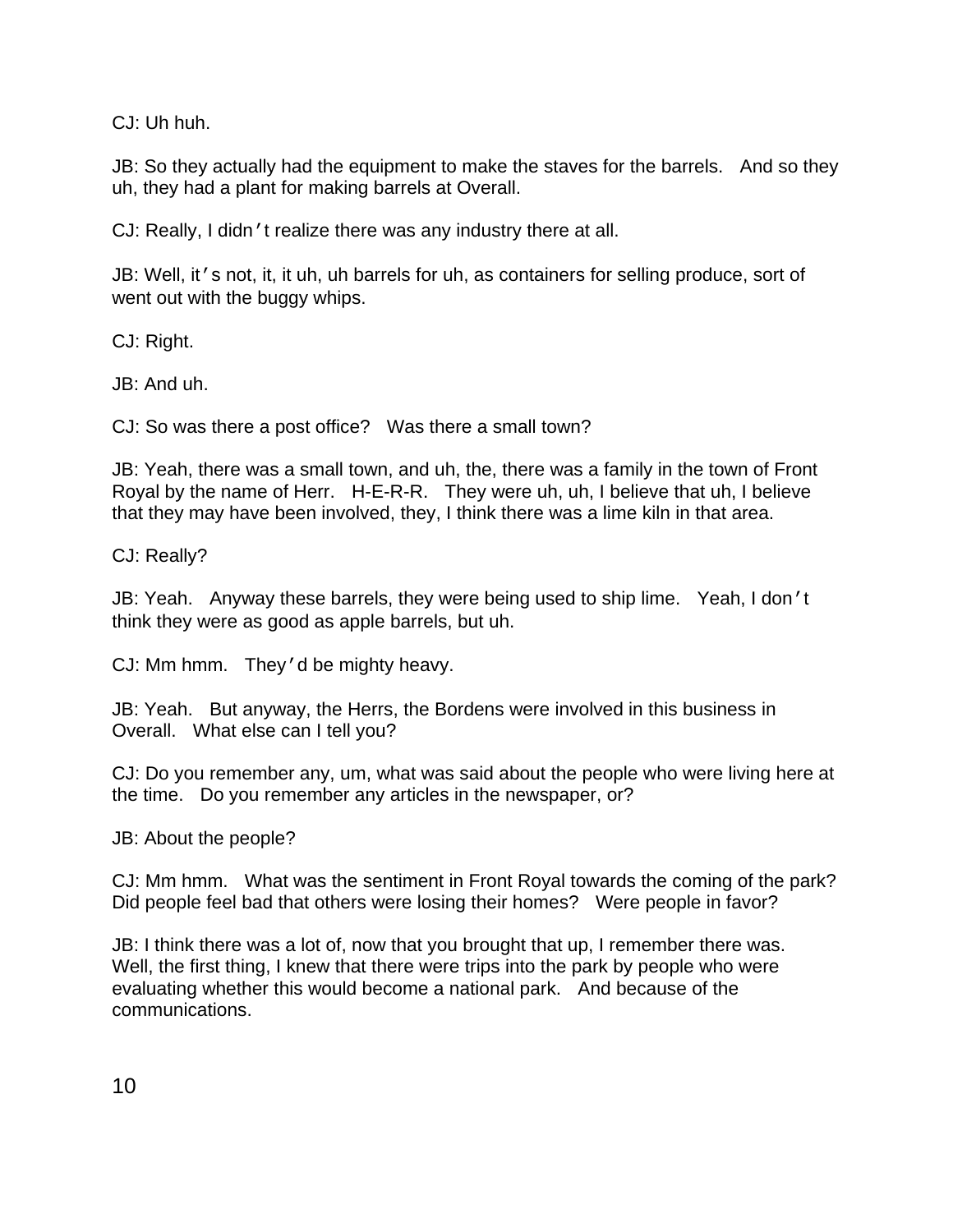CJ: Mm hmm.

JB: See sometimes I think my father may have either uh, uh gone with some who did that.

CJ: Right.

JB: I don't think he was with that group that uh, the large group that came here to finally make that decision and ride for the full length as described in his, Mr. Pollock's book. But.

CJ: The Southern Appalachian National Park Committee.

JB: Yeah, but uh, there were a lot of small trips.

CJ: Really?

JB: But there was quite a bit of talk about moving the mountaineers out.

CJ: Mm hmm.

JB: And the talk was uh, pretty critical.

CJ: Of the people?

JB: It was critical of the way they were living. After they came out.

CJ: Right.

JB: And they would say that the houses have been built for these people over near Standardsville, or uh, and would you believe that they are putting the coal in the bathtubs? They put the coal in the bathtub! When the uh, the government is delivering the coal to them.

CJ: Right.

JB: But they don't know that they are supposed to put it outside and bring it inside, and they won it. That was one thing. And, oh the other things was when the CCC camps came in.

CJ: Uh huh.

JB: There was one fairly close to Front Royal.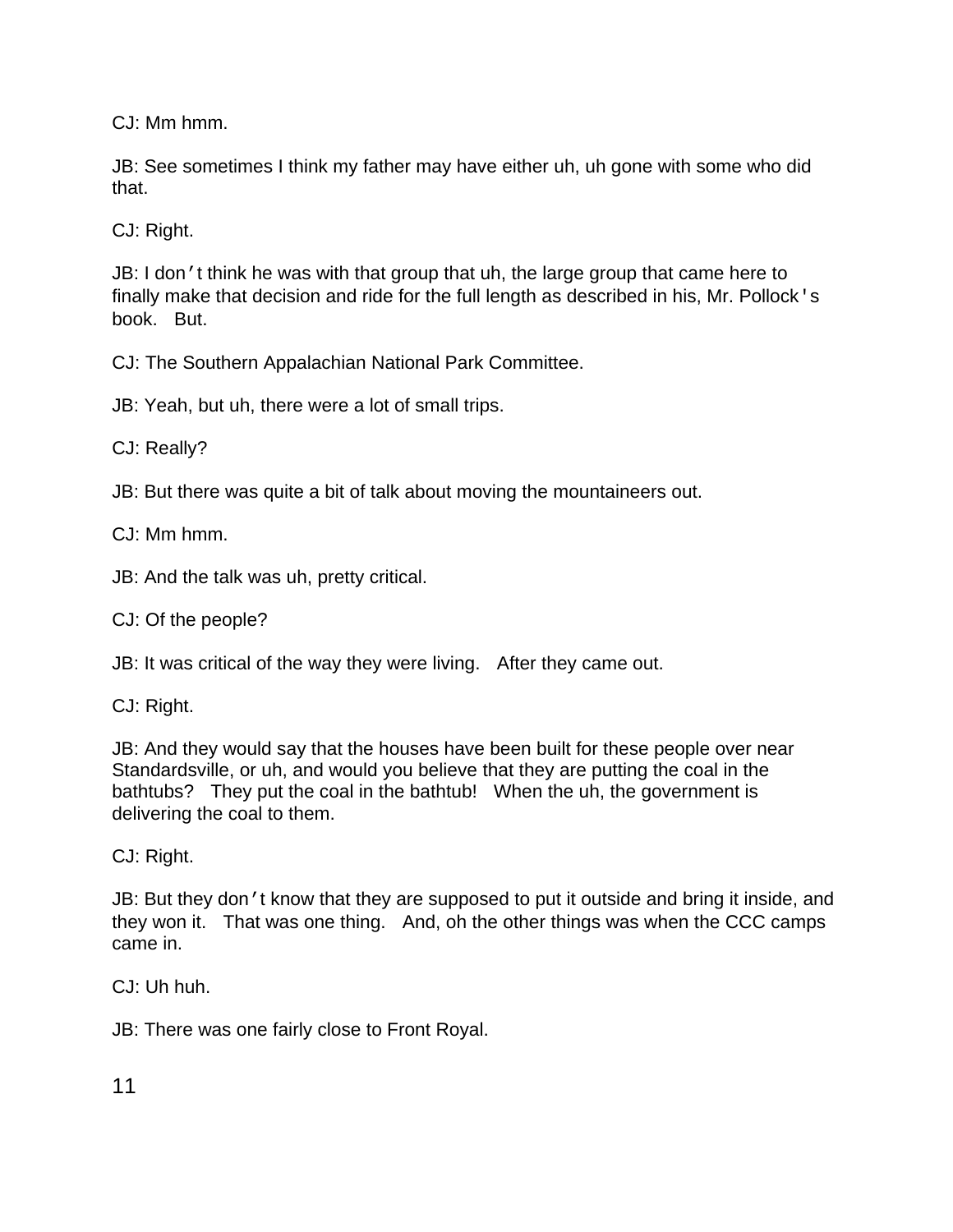CJ: Right.

JB: And uh, my parents were Baptists. And my mother was quite involved in the church.

CJ: Right.

JB: So uh, she was interested in seeing that some of these CCC boys came to church. And so when they did come, she would always introduce herself to them. And I really think that there was a couple that she invited to our house for Sunday dinner.

CJ: Really?

JB: Yeah, we didn't get to be real buddies with them, but we tried to be friendly to them.

CJ: So that was a positive thing, that the CCC boys were here doing work? I mean, did you?

JB: Yea, yeah, because the mountains were so unkept that you could hardly walk in places.

CJ: Right.

JB: And I can remember trying to even get through some of these places when we would go out hiking.

CJ: Uh huh.

JB: So we were thinking they would clear them up. And then we learned more about what they were going to do. They uh, they would build walls and they would try to make areas accessible for hikes, and uh, mark the trails, you wouldn't get lost.

CJ: So did you ever hike any of the trails after they had worked on them, or?

JB: Yeah, I came up them, up the mountain, and walked, early on. While I think about it there were other things that I remember, talk about the mountaineers. You know as you go down is it 231 that runs from Madison to Sperryville?

CJ: Yes.

JB: That area in particular, uh, my